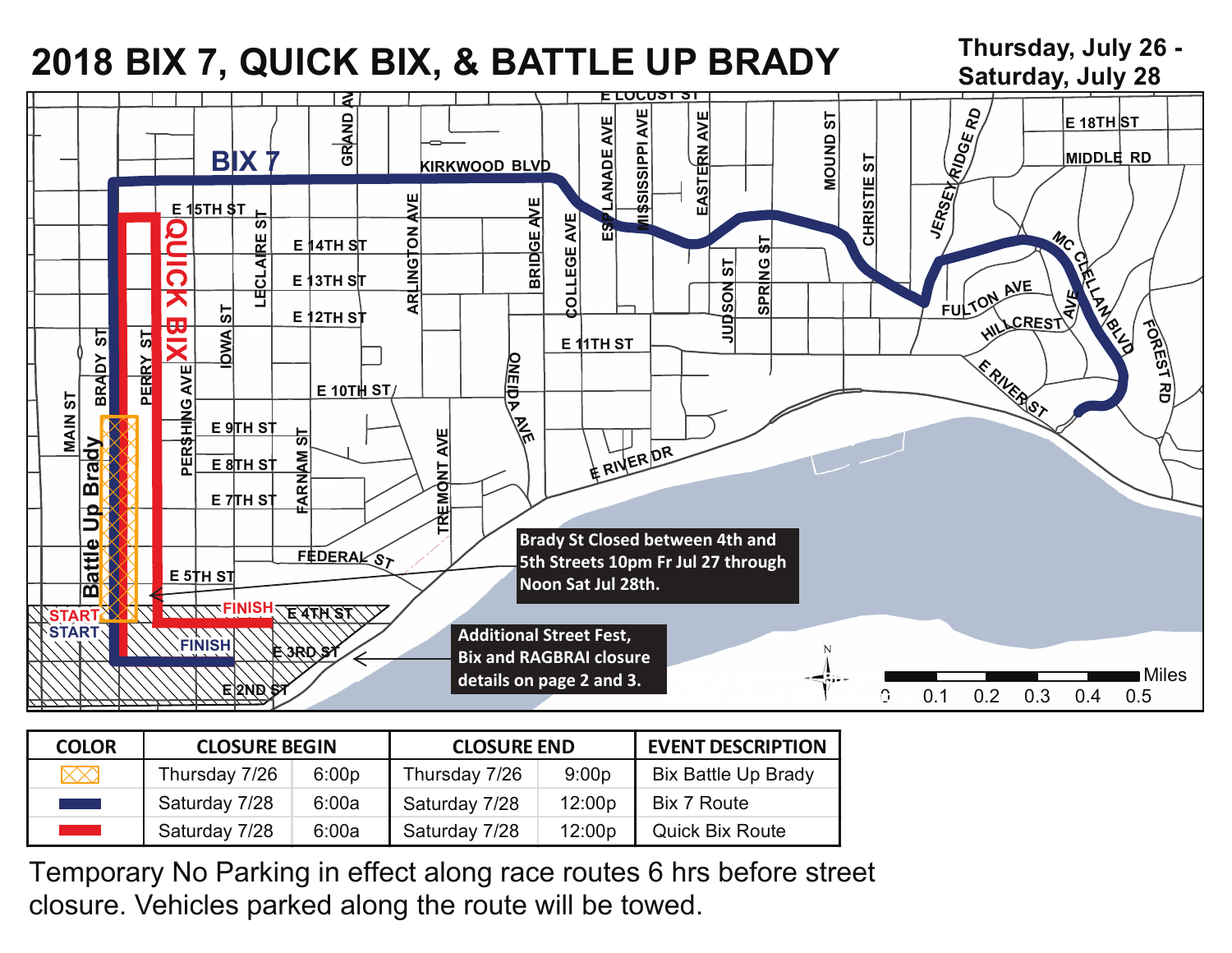## **2018 BIX, STREET FEST, AND RAGBRAI WEEKEND CLOSURES**

**Thursday, July 26 - Sunday, July 29**

Parking Ramp **Parking Lot** 

**L**

Access to ramp during closures



Friday  $7/27$  | 12:00p Sunday  $7/29$  | 7:00a | Outoor Serving **TEMPORARY NO PARKING Begins 6 hours before street closures unless otherwise noted. DO NOT PARK on grassy or unpaved surfaces.** 

Saturday  $07/28$  6:00a Saturday  $7/28$  6:00p RAGBRAI